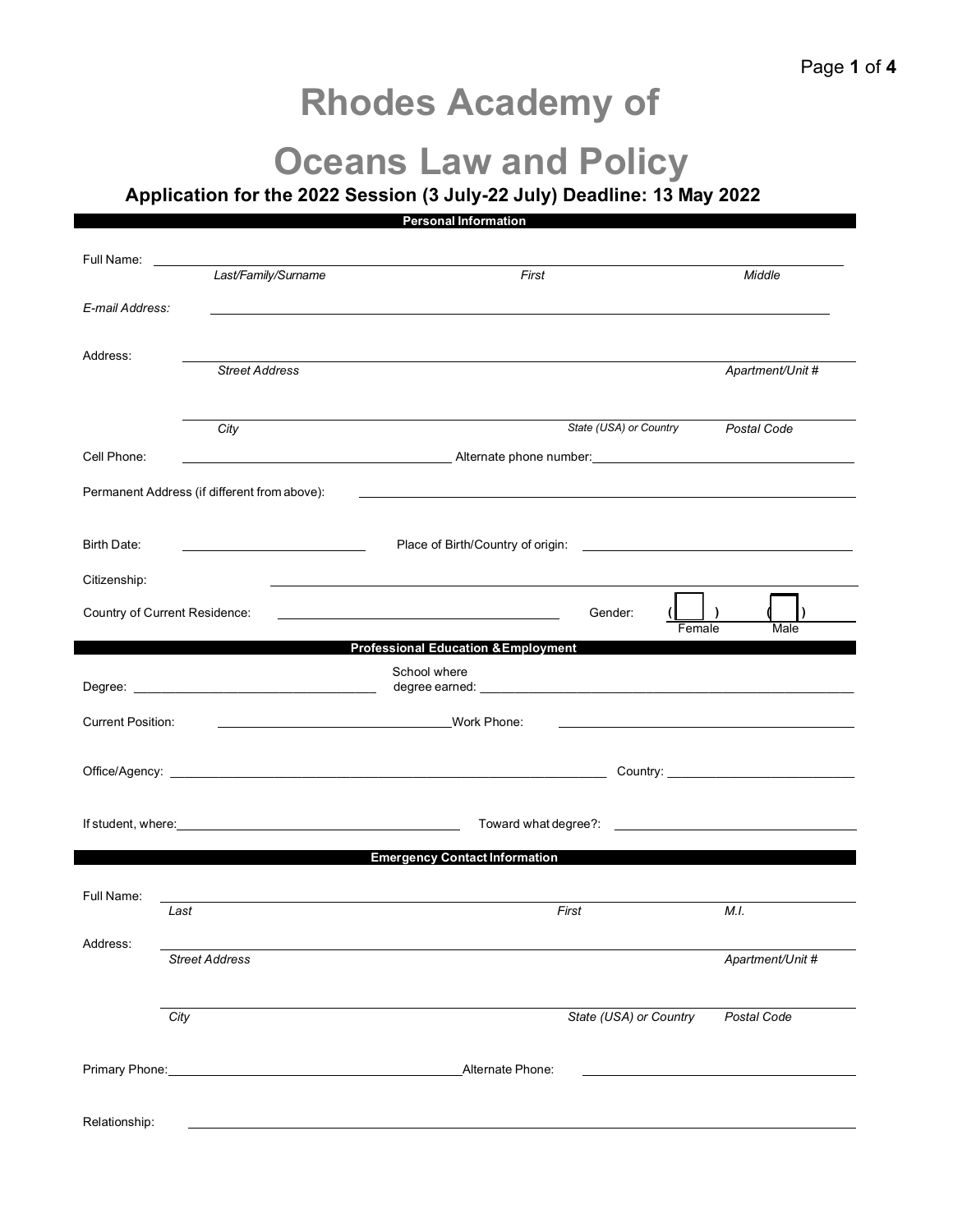To complete your application, please send each item as a separate pdf file OR Word document (.doc) and attach the files to your email. **Each file sent must be clearly labeled with your family name, given name, and the type of information contained in the file**.

To send this four-page application as an email attachment, please save it as

Family Name Given Name Application.doc or Family Name Given Name Application.pdf Example:

Smith Maria Application.doc

Other documentation needed to complete your application:

**A.** CURRICULUM VITAE: Please attach a one-page resumé or curriculum vitae indicating educational background (including any honors awarded), related work experience including a description of current duties, and any other information you feel is relevant to yourapplication.

**B.** HEALTH: The Rhodes Academy cannot assume responsibility for any medical expenses incurred by an individual while attending the Academy. Therefore, applicants who are accepted to the Rhodes Academy may be asked to provide a health certificate or proof of health insurance coverage. *This is not a prerequisite for applying.* Applicants to the Rhodes Academy must accept full responsibility for their health and related expenses while inGreece. Masks may be required at the Rhodes Academy.

**C.** LANGUAGE REQUIREMENT: All courses at the Rhodes Academy will be taught in English. Therefore, applicants whose first language is not English should provide evidence of reasonable proficiency in English. Examples of evidence of proficiency in English include a passing TOEFL (Test of English as a Foreign Language) score, participation in similar academic programs, scholarly publications in English, a certificate of English from the individual's Embassy, or letters from persons familiar with the individual's abilities with English (optional if English is your first language).

**D.** STATEMENT OF PURPOSE: As an attachment, please provide a one-page statement of purpose setting out your reasons for attending the Rhodes Academy. The Statement should include the relevance of the Academy to your personal and/or professional goals, and past or anticipated future experience.

**E.** LETTERS OF RECOMMENDATION: Your application must be supported by two brief letters of recommendation from individuals familiar with your qualifications. The letters may be sent together or individually. Reference forms available under "How to Apply" at <https://marine.unh.edu/academics/rhodes-academy> Please contact Ms. Judy Ellis [\(judy.ellis@unh.edu\)](mailto:judy.ellis@unh.edu) if you will have your recommenders send the letters directly tous.

**F.** SCHOLARSHIP: If you are applying for a registration fee scholarship, or lodging scholarship, or travel grant, please provide a written statement of financial need on a separate sheet. You should note other sources of relevant financial support and any other evidence you feel would support your application. Our scholarships and travel grants are very limited and are based on academic merit and financial need. A number of partial scholarships are available for the 1) attendance fee and/or 2) lodging with half board (breakfast plus 1 meal/day), while in Greece. Students who receive lodging scholarships are expected to **share a room** with another student. Note that nearly all scholarships and travel grants are restricted by their sponsors to applicants from developing nations.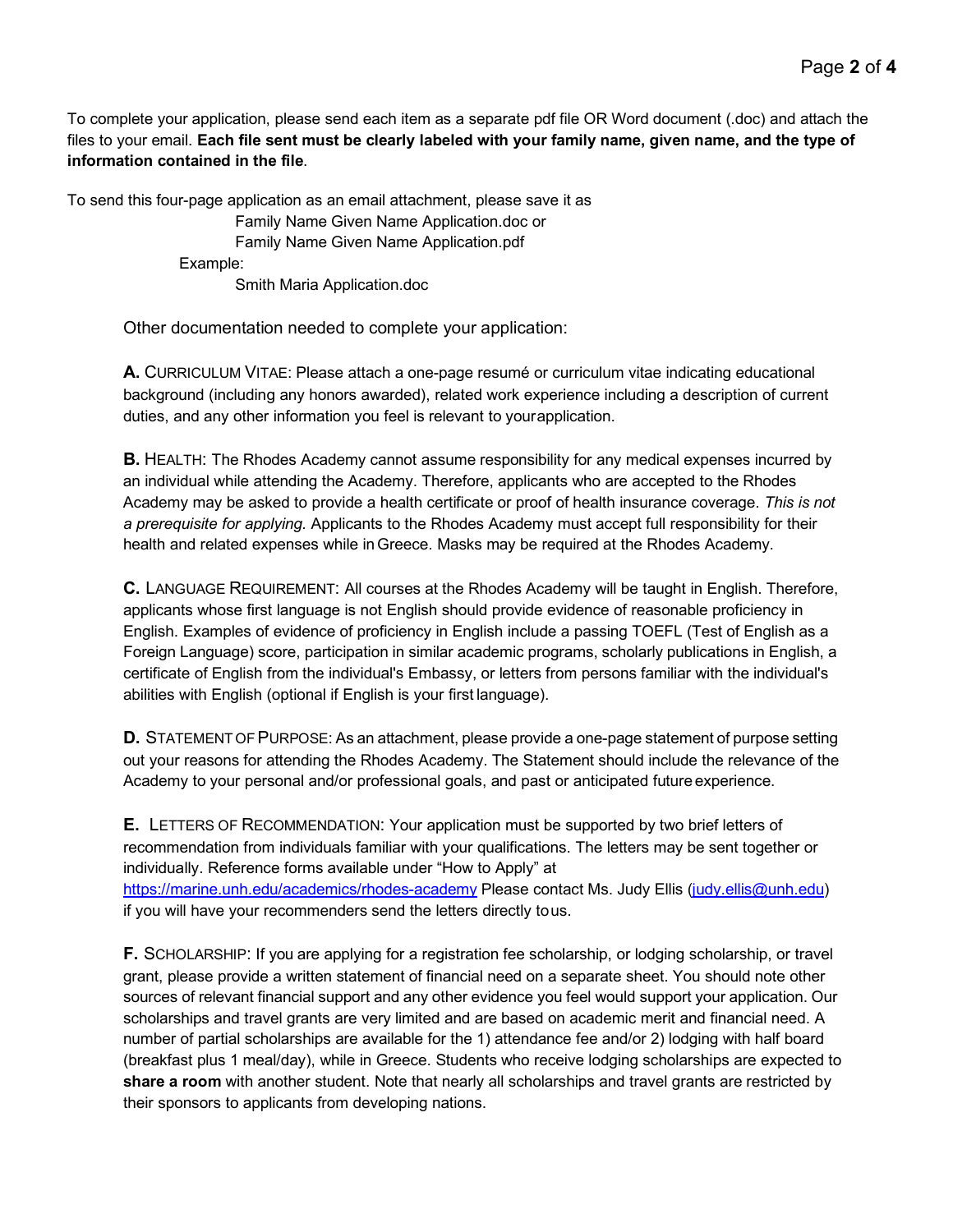Are you applying for financial aid? Please place a clear " $\checkmark$ " below for the statement that applies:

 **NO, I am not applying forfinancial aid (please skip to section G)**

**YES**, **I require financial aid**

*If you are applying for financial aid, answer ALL three questions below with YESor NO Please request the smallest amount of aid possible to permit you to attend. Help us make our limited financial aid budget go farther by paying at least one of the three aid components if you are able. We want to assist as many applicants as possible.*

**1.** I am applying for a registration fee (\$1,900) scholarship  $\Box$  **YES**  $\Box$  **NO** 

- **2.** I am applying for a lodging scholarship (€1,200) for hotel & 2 meals/day and I agree to  $\mathbf{s}$ **hare a room**  $\vert \cdot \vert$  YES  $\vert \cdot \vert$  NO
- **3.** I am applying for one of the few travel grants (normally restricted to those from developing nations)  $\boxed{\phantom{1}}$  **YES**  $\boxed{\phantom{1}}$  **NO**

 $\overline{\phantom{a}}$ **Because I am applying for financial aid, my required written statement of financial need is attached**. Yes

## *NOTE to financial aid applicants: please make sure that your statement of financial need matches the boxes you have checked above.*

**G.** SHORT STUDENT BIOGRAPHY AND EMAIL

Please provide a mini biography containing your name, country of origin, email, job title, and highest degree and school.

Please enter your mini bio in the box below:

Family name, Given name: Country of Origin: Email address: Job title & Office/Agency: Highest Degree earned

and school attended:

For example, see Maria Smith's short bio:

Smith, Maria United States [MS123@vermont98072.com](mailto:MS123@vermont98072.com) Research Associate, Center for Ocean Studies, University of Vermont Ph.D., University of Chicago ---------------------------------------------------------------------------------------------------------------------------------